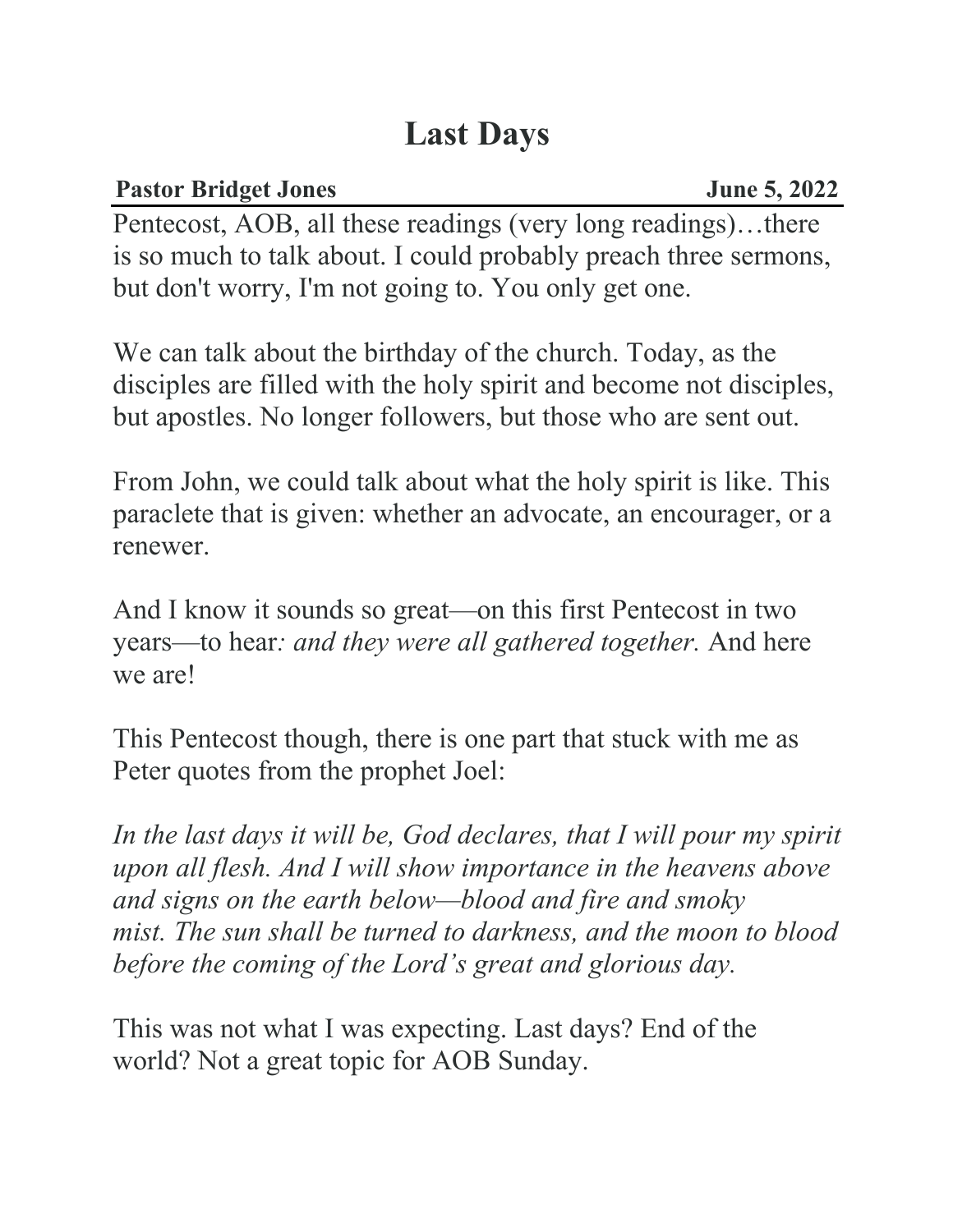But these last days stuck with me, and so I went back to the source: the prophet, Joel.

Peter quotes from the prophet Joel from the second chapter. And Joel doesn't actually say *in the last day*s, Joel says *afterward* in the Hebrew.

He has been talking about how there has been so much trouble for the Israelites: how there has been famine and war, how they have been taken over by their neighbors and live in fear, how they have gone to worship other gods. And Joel says, *here's all these things that have happened to you. But afterward, you will see the spirit being poured out upon all flesh, and then your children will see visions. They will prophesize. They will dream dreams.*

It is in the last days of occupation by larger nations that threatened to devour them. Joel is talking about the last days of living in fear. The people of Israel, of course, throughout their history will still face violence and war. But the inbreaking of the holy spirit is a sign that things are about to change.

So we go back to Peter, who has been huddled with the disciples. Jesus has gone. They're waiting for something to happen, but they're not quite sure what. Jesus has gone up to heaven. He has ascended, and they're huddled again. And then the holy spirit shows up with that rush of wind and tongues as a flame. And those become the last days of living in fear, of staying out of the way, of being quiet.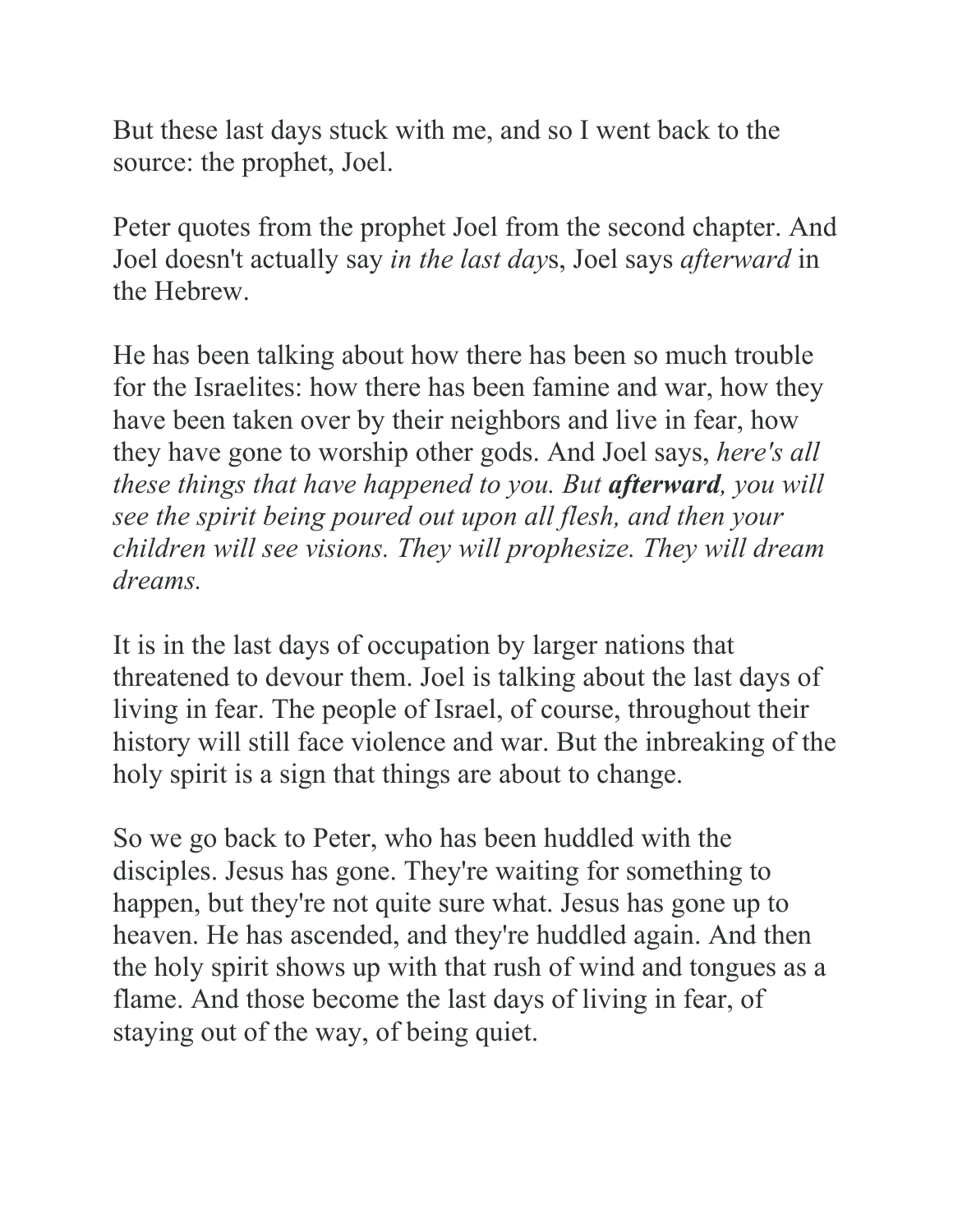As the holy spirit is bestowed upon many people of various nations and backgrounds, those become the last days of some being in and some being out.

As we hear how Christian communities form, they become the last days of income inequality as they live in common.

On that Pentecost day later in Acts, we hear that Peter's preaching adds 3,000 people to their number. Because of the holy spirit, these become the last days of the followers of Jesus being a very fringe movement.

As we look through the Bible and our own history, it seems like the holy spirit just loves to usher in some last days:

In the beginning, the spirit hovered over the waters, and those became the last days of darkness and nothingness.

In Numbers, it says the spirit was in Joshua. So Moses appointed him to be a leader, and those were the last days of wandering in the wilderness, the last days of being without a home.

In our reading from Romans, we hear the spirit has been given, and those are the last days of a spirit of slavery, the last days of not belonging before they are adopted.

The spirit comes to the prophet, so that those will be the last days of injustice and worshiping other gods.

And our gospel. As Jesus tells the disciples about their advocate—their companion—he's telling them that they're in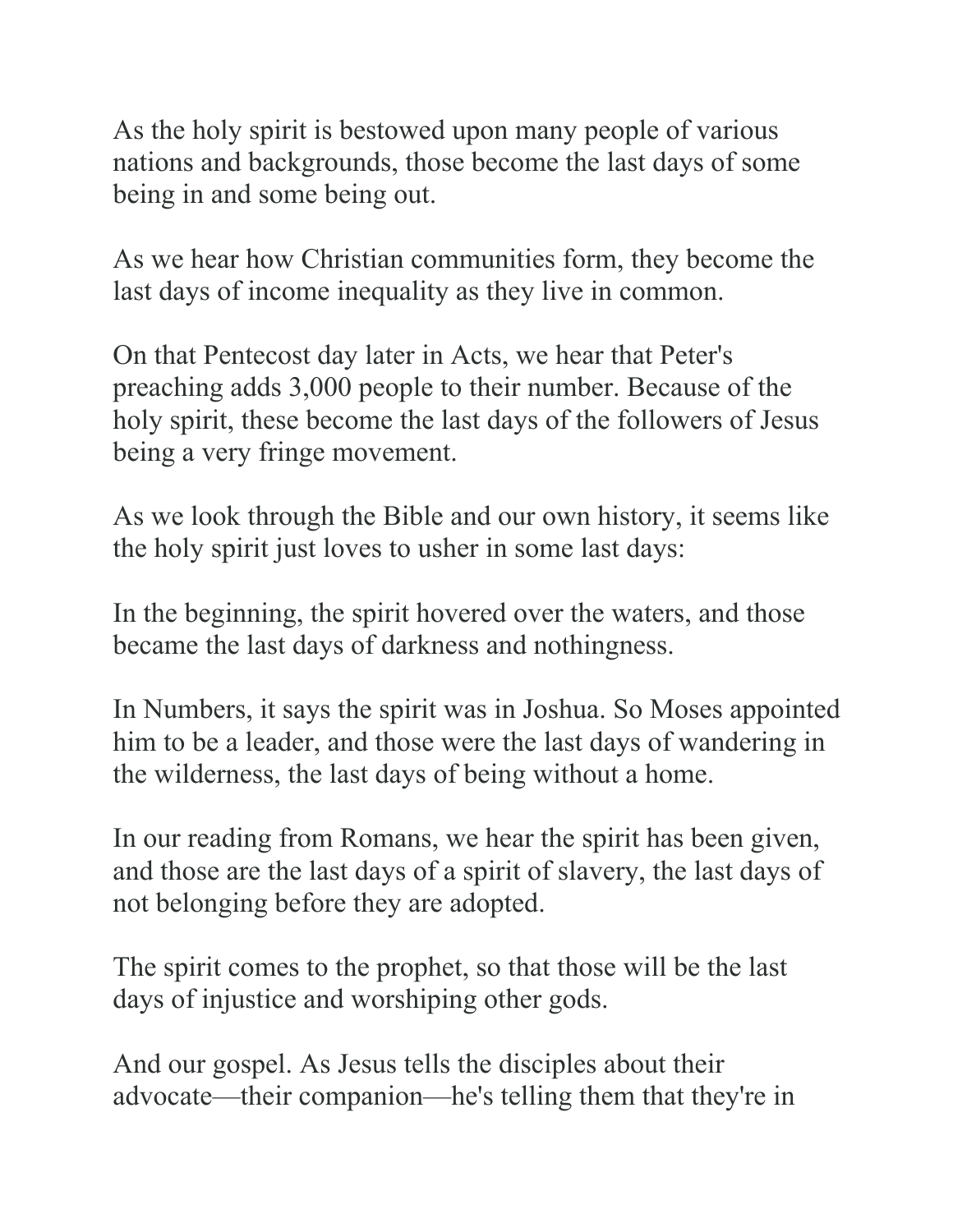their last days of Jesus being physically present with them. The last days of being just followers, because now they will be apostles. It is the last days of the Jesus movement being just one corner of the world, as it spreads throughout the globe.

When God is going to change the world, the holy spirit shows up to usher in some last days.

The abolitionists were full of the holy spirit, and we saw the last days of slavery.

With Martin Luther king, Jr., we saw the last days of segregation.

With Nelson Mandela began the last days of apartheid.

In the crowd at Stonewall, we saw the last days of legal discrimination against the queer community.

The holy spirit just keeps showing up.

So today, as we celebrate this one day in Acts, we call the holy spirit to be with us again. As we ask for a special gift of the holy spirit on our confirmations, and as they affirm the promises made for them at baptism, I wonder what last days do we get to be part of?

As we ask for the holy spirit to be bestowed on Eric, Chloe, Ryan, Grace, Emily, what last days will you be a part of?